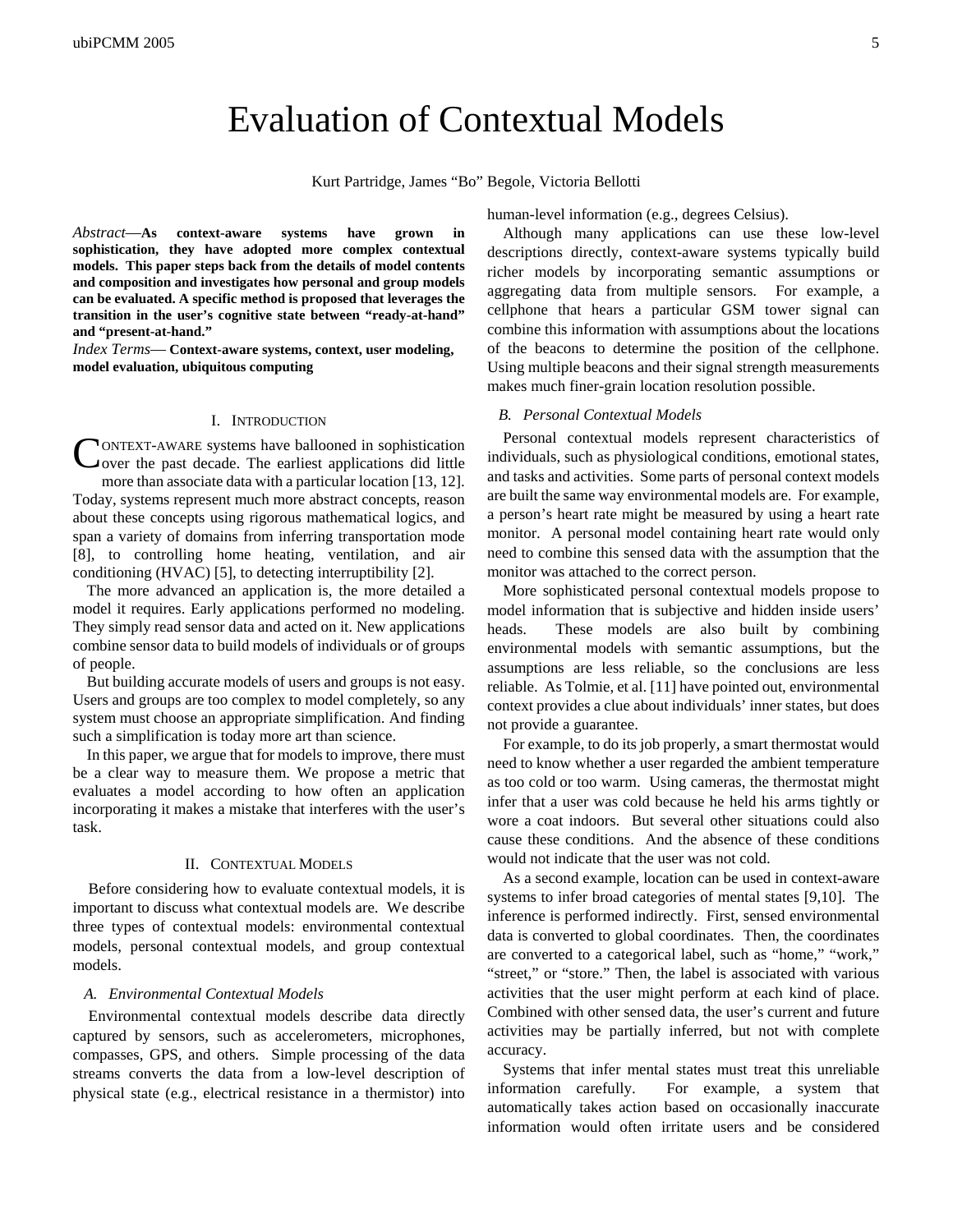unusable. But a different system could use the same information to anticipate the user's actions and to simplify user interface. It might prompt the user appropriately or suggest the most likely possible steps that a user might take. In cases where the information is inaccurate, the user could ignore the suggestions. Section III describes how the unreliability of information affects not just the design of systems, but also their evaluation.

#### *C. Group Contextual Models*

Contextual models can be extended beyond environmental models and individual models to include groups. Group contextual models affect personal contextual models by representing information about the group as a whole (such as tasks, activities, and members), but, more interestingly, by providing additional semantic interpretations of contextual data.

Cultural norms serve as a source of these semantic interpretations. A cultural norm establishes the meaning of behaviors for any member of the group. Many context-aware systems assume that sensed events indicate particular behaviors, which are then interpreted in terms of semantic meanings derived from cultural norms. For example, Lilsys [2] detects whether an office door is shut, and uses this information along with other inputs to model a person's interruptibility.

As with personal context models, group context models may arrive at incorrect conclusions because the world is much more complicated than the model. In the experiment with the office door, we found that some people closed their doors primarily to block out noise but were willing to be interrupted even though their door was closed. However, they were aware of the secondary effect that a shut door would be interpreted as a signal of uninterruptability. To be effective, a context-aware system that models interruptibility would need to be aware of both possible reasons, and accurately model the reason behind the user's actions.

A second source of semantic interpretations is a role within a group. Each role defines a different semantic interpretation of events. Roles may change over time. In a study of family member availability, Nagel, et al. [7] found that availability varied not only along expected lines of social engagement, but also along these dynamically changing roles, such as which parent was on duty. A context-aware system with some knowledge about roles and their meanings would work better than one without such knowledge.

Group contexts are difficult to use because groups are dynamically formed, and the norms and roles are often negotiated using natural language. Interruptibility, for example, is negotiated using shared context [1]. The user who normally uses a shut door to indicate unavailability might inform a colleague to disregard the shut door and interrupt her when necessary. This negotiation implicitly forms a new group composed of two people. Further contextual information might become associated with this new group even as new members are added to it. Work has begun on detecting the formation and modification of groups through analyzing communication

patterns [4], but in general this is a difficult problem because it requires a deep understanding of natural language.

## III. EVALUATION OF CONTEXTUAL MODELS

For a context-aware system to be effective, it must be accurate. That is, the model must reflect as closely as possible the real-world situation it is modeling. If a model is inaccurate, the system will take inappropriate actions or present incorrect information.

To improve the accuracy of a context model, system evaluators must be able to reliably measure how well a model performs. Poorly-performing models can be adjusted and improved through repeated measurements and adjustments. Measurements are made by comparing the model with another model that is either the modeled entity itself or a trusted model of the modeled entity. Measurements can compare either a model's structure or a model's performance. Both have their strengths and weaknesses. Structural comparisons are more comprehensive because they show all possible ways that a model could respond to its inputs. Yet they are limited because the structure of both the model and what it is compared with may not be available. In some cases an evaluator may compare a structural model with the evaluator's mental model of the entity, but this approach may miss some crucial differences. Performance comparisons are better at finding inconsistencies because they directly compare a model's specific values against the entity or trusted model. However, they are limited to the performance traces studies. In the software testing field, these two approaches are referred to as whitebox testing and blackbox testing.

Environmental models are usually easy to evaluate. Temperature, noise level, light level, position, and other environmental characteristics are easily validated by comparing them with equivalent sensors. But user and group models are much more complicated. The entities being models are human thoughts, which are not easily quantified. Thoughts are dynamic, and subject to interpretation from the person's previous experience.

One way to evaluate models of people and groups is to directly ask the user whether a model is correct. Direct questioning is very flexible. Provided that the user understands the question, direct questioning can cover any aspect of context. Techniques for direct questioning—such as questionnaires and interviews—are also well-known and well-studied.

However, direct questioning has disadvantages. If users' statements are taken at face value, then the system evaluation may not be accurate. What people express may not accurately reflect what they really think. In some cases, a user may not be consciously aware of the aspect of context that is being asked about. Or a user might have internally conflicting thoughts, and only express one. Or the act of even asking the question may change the user's state enough to make it difficult for them to accurately answer. Such is the case with interruptibility; interrupting the user to ask whether they are interruptible seems slightly paradoxical.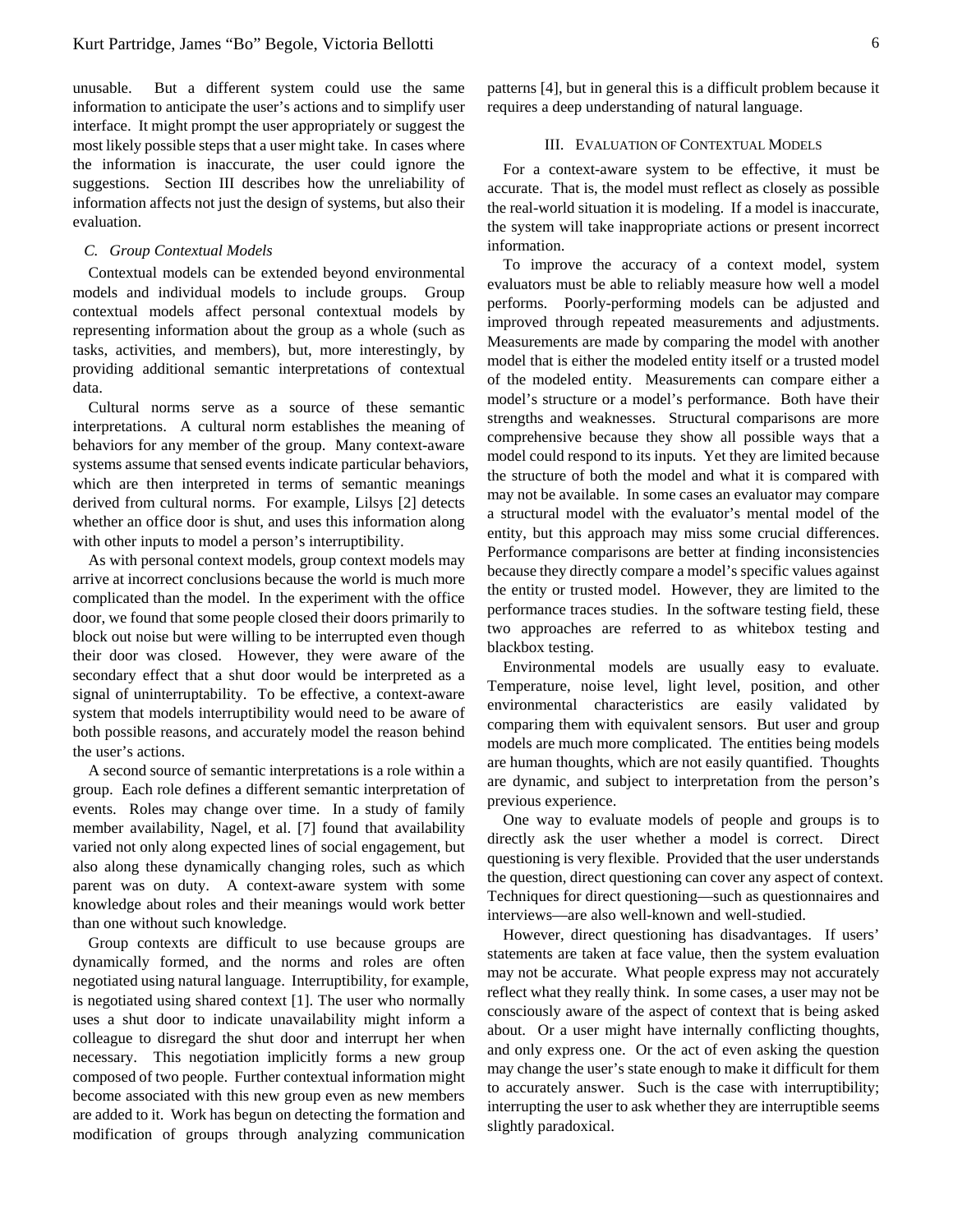One way around some of these problems is postponed questioning. By asking the user whether a contextual model matches their past experience, the user's task flow is not interrupted, so errors of this sort are minimized. Sometimes, users may not have good memories of their past situation, but video or audio recordings can improve recall. Presenting aggregated visualizations, such as rhythm model diagrams [3] can also aid user recollection, and sometimes point out trends that the user was not aware of. However postponed questioning does not address issues of conflicting thoughts, and still requires users to consciously mediate their experience.

Another useful approach is ethnography. Ethnography is not as flexible as direct questioning, because it is limited to what the ethnographer observes. And although ethnographers themselves are biased, a trained ethnographer will notice facts related to the contextual model that the user may not. But ethnography does not scale well and is expensive because it requires a trained observer.

Here we are proposing a new mechanism in which a system may itself evaluate the effectiveness of its own contextual model while it is used. The idea is to design a system to take advantage of transitions between the two cognitive states of "ready-at-hand" and "present-at-hand" [14]. These states refer to situations when a person is using a tool to accomplish some task. Ready-at-hand means that the user is thinking not about the tool, but the task they are performing. The tool is "invisible" because the user's conscious thoughts are not directed toward it. Present-at-hand refers to a situation where the user is consciously aware of a tool because they are learning to use it or because the tool is broken. When a system incorporating a contextual model forces more transitions than an equivalent system with a different model, then the first system's contextual model is likely to be less accurate than the second's.

The transition can be detected in a variety of ways. In some applications, users may switch from the task they are working on to examine the application's settings. Or the application might be structured in such a way that it is clear when the user must correct an incorrect action taken by the application. Or, affective computing techniques leveraging galvanic skin response or vision might be applied to detect a rise in the user's stress level. Or, an unusual pause may be sufficient to identify a transition.

This metric is not perfect. If the user is engaged in an activity unrelated to the context that the system acts on, then the user might continue with the current activity if the action is inconsequential. For example, a system that incorrectly shut off the lights might not cause a transition in the mind of a user who was focused on Web browsing, because the darkened room lighting does not block the Web browsing activity. Even if the action is incorrect and related to the user's activity, it may not be important if the user is not particularly goal directed. For example, a user browsing for information might not care if the context-aware system makes suboptimal suggestions. And finally, a user primarily interested in experiencing fun might enjoy exploring a system's behavior based on mistaken contextual inferences.

This approach is a performance-based evaluation approach, so it is limited to the application and the situations that the application exercises. However, this may not be a significant weakness. Because the entities being modeled are very complex, models could cover a very wide range of situations, and it is helpful to limit the evaluation to the situations that an application actually involves. But an evaluator must be careful to exercise unusual but important situations if they do not arise naturally.

An advantage of this approach is that it is passive. That is, it can be used without burdening the user. Although one could argue that because users have already moved away from the ready-at-hand state that they are in a position to be able to consciously express to the system the failure of a contextual model, the more work that they have to do to express the failure the further from the ready-at-hand state they move. Ultimately, users care about their task and not the tool, so the system that provides the least burden is best.

Evaluation of group contextual models could especially benefit from a transition-based evaluation. Because users are themselves often not consciously aware of social dynamics (which in some cases require trained ethnographers to discover), it seems less likely that users would be able to identify flaws from visualizations of group contexts, and more likely that they would run into them while using such systems.

#### IV. CONCLUSION

This paper has explored the issues surrounding context-aware systems, emphasizing the problems of evaluation. We have described three levels of contextual models: environmental, personal and group. As described by Dourish [6] we recognize that when applications make use of context, they must combine sensed information with semantic assumptions. The most useful applications act as though they have intelligence, which means that they must incorporate facts normally only available in people's mental models.

Additional contextual features of cultural norms and roles become important when multiple people interact in groups. Because of these cognitive and social issues, evaluation of contextual models is challenging. We have proposed a mechanism that evaluates models according to how well they allow users to remain in the ready-at-hand state. This mechanism may be applied in different ways, depending on the sophistication of the user. With time, this mechanism and other techniques for evaluating personal and group context will help contextual models become more useful and more accurate than they are today.

#### **REFERENCES**

- [1] P. M. Aoki and A. Woodruff, "User Interfaces and the Social Negotiation of Availability," *Workshop on Forecasting Presence and Availability*, *CHI 04*,Vienna, Austria, Apr 2004.
- [2] J. B. Begole, N. E. Matsakis, and J. C. Tang, "Lilsys: Sensing unavailability," *CSCW '04: Proceedings of the 2004 ACM conference on Computer Supported Cooperative Work*, pp. 511–514.